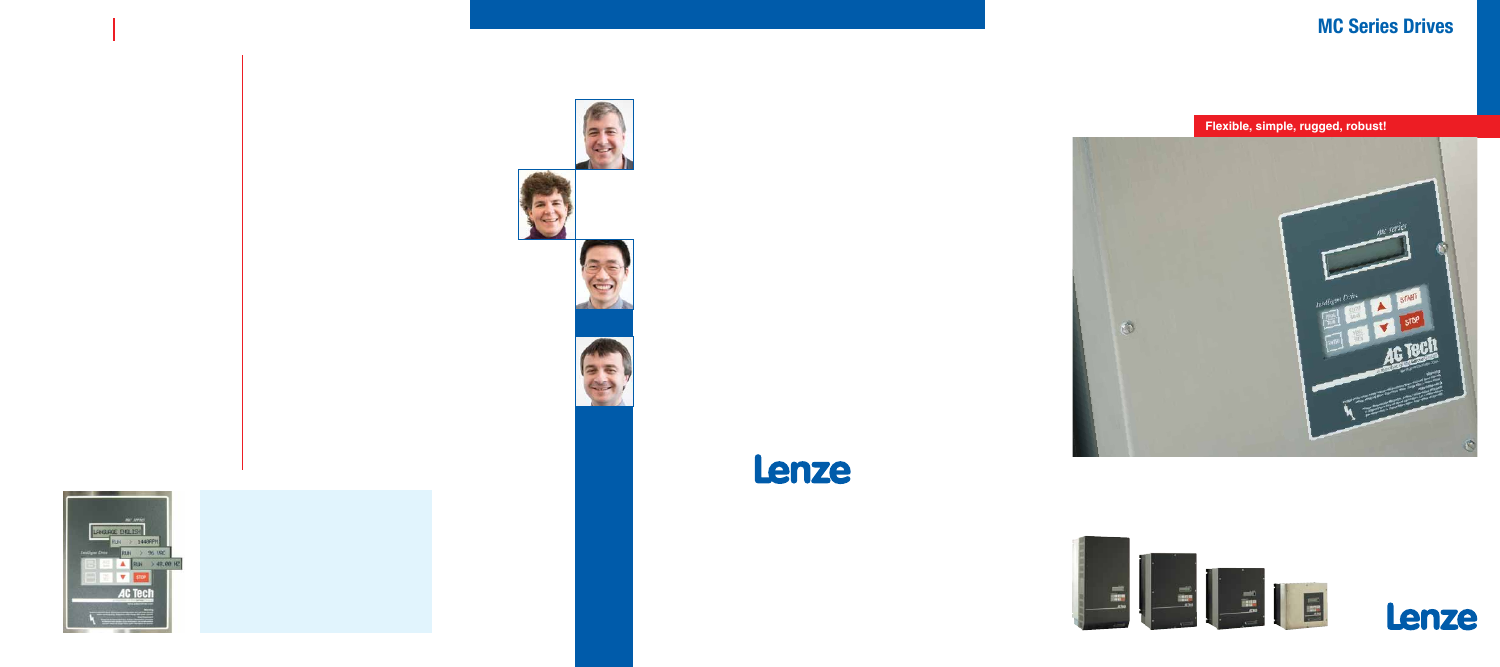## **MC Series** | Our promise

#### **Commitment to Simplicity**

By design, the MC Series is a simple no-nonsense inverter that is easy to install, set up and program. The intuitive keypad and short text display facilitate on-site operation.

#### **Commitment to Quality**

From product design to manufacture, service and training, quality is at the foundation of Lenze Americas corporate philosophy. A quality product is built of superior materials by highly skilled personnel equipped with state-of-the art instruments. And a quality product is backed by expert training, knowledgeable sales representatives and experienced repair personnel. Continuous life cycle improvement fueled by our pledge to our Customers drives our technology forward. We feel so strongly about quality that each of our products is backed with a two-year warranty.

#### **Commitment to Innovation**

We pride ourselves on delivering products to the market that are designed to meet specific customer needs. Our broad portfolio of innovative products covers very simple variable speed applications through complex motion control. Each product is positioned so that our customers pay only for the level of technology their particular application requires. The MC Series provides up to 150 HP of constant torque for applications ranging from simple ramped start/stop to demanding PID setpoint control.

#### **Commitment to Technical Support**

Experienced engineers are on hand to help customers at all levels solve their problems and find the best solutions for their applications. End users can also be assured that Lenze is always there throughout the life cycle of it's products. Technical info, literature and manuals are available from our website or the worldwide network of Lenze's branches and certified distributors.

#### **Commitment to Performance**

Each Lenze product is in a class by itself when it comes to performance. We are not satisfied with average performance. A workhorse on the factory floor, the MC Series' rugged steel enclosure holds up in even the most dust and oil-ridden environments. The MC Series did not reach the marketplace until it outperformed our competitors and exceeded our own rigorous performance requirements. By using the most innovative components, we are able to provide this level of performance at a great value.

#### **Our Promise**

At Lenze Americas it is not good enough to deliver on part of a promise. All of our products including the MC Series deliver the entire package: Value, Quality, Innovation, Simplicity and Performance.

## **Lenze**



Lenze Americas N.A. Headquarters, Uxbridge, MA

**AC Variable Frequency Drives | Servo Drives & Motors | Gear Reducers | Integral Gea**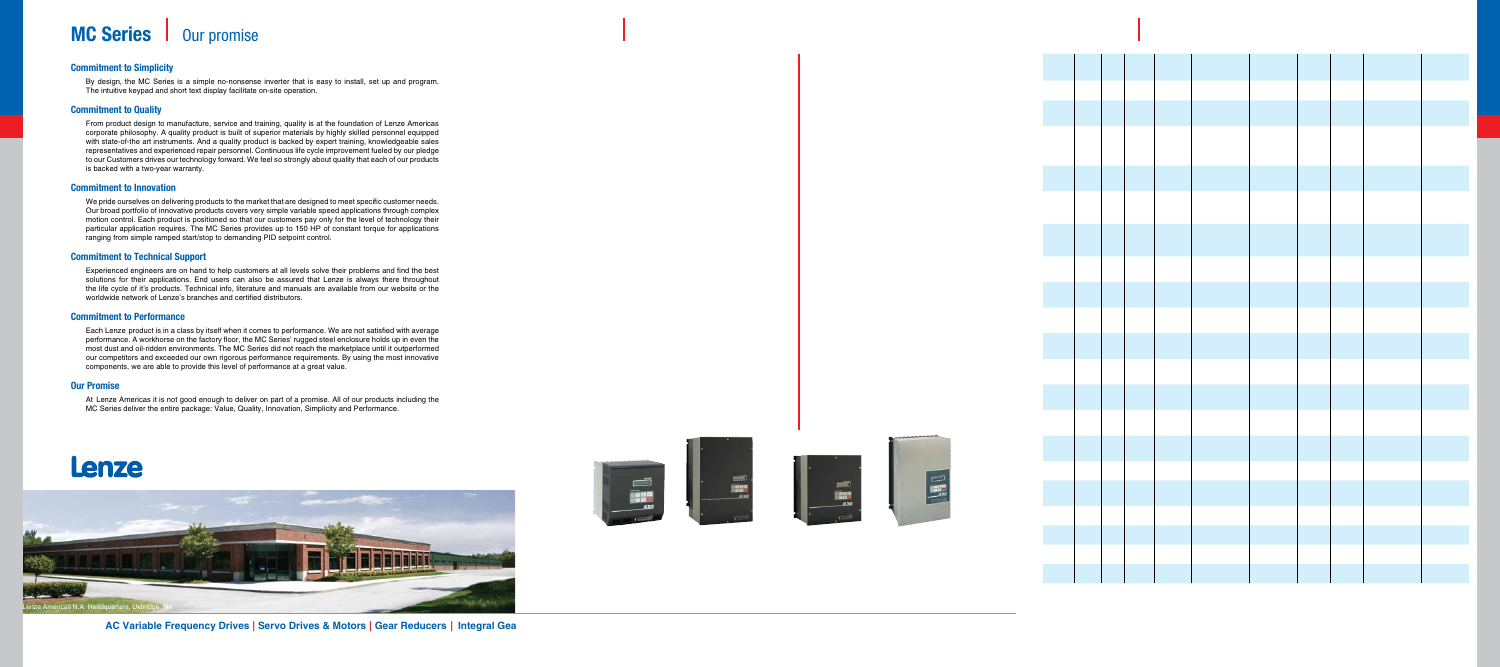### **MC Series | Specifications, Enclosures & Tools**

#### **Specifications**

| Output wave form          | High carrier frequency, sine coded, pulse width<br>modulated (PWM)                                                                                           |
|---------------------------|--------------------------------------------------------------------------------------------------------------------------------------------------------------|
| Input voltage ratings     | 240/120,240/200, 480/400,590/480 VAC                                                                                                                         |
| Input voltage tolerance   | $+10\%$ , -15% of rating                                                                                                                                     |
| Input frequency tolerance | 48 to 62 Hz                                                                                                                                                  |
| Output frequency          | 0-650 Hz                                                                                                                                                     |
| Carrier frequency         | 2.5 kHz to 14 kHz (Drive rated at 8 kHz)                                                                                                                     |
| Frequency stability       | +0.00006% / °C                                                                                                                                               |
| Overload current capacity | 180% for 30 seconds, 150% for one minute (at 8 kHz)                                                                                                          |
| Service factor            | 1.0                                                                                                                                                          |
| Power factor              | Near unity                                                                                                                                                   |
| Efficiency                | Up to 98.5%                                                                                                                                                  |
| Speed reference follower  | 0-10 VDC or 4-20 mA                                                                                                                                          |
| Control voltage           | <b>15 VDC</b>                                                                                                                                                |
| Analog outputs            | 0-10 VDC, or 2-10 VDC (4-20 mA with 500 ohm total<br>impedance). Proportional to speed and load                                                              |
| Digital outputs           | Form C relay: 2A at 28 VDC or 120 VAC<br>Two open-collector outputs: 40mA at 30 VDC                                                                          |
| Serial communications     | RS485 networkable, Modbus RTU (standard)                                                                                                                     |
| Storage temperature       | $-20^\circ$ to 70 $^\circ$ C<br>Chassis -10 $^{\circ}$ - 55 $^{\circ}$ C<br>Type 1 (IP31) -10° - 50°C<br>Type 4 (IP65) -10°-40°C<br>Type 12 (IP54) -10°-40°C |
| Ambient humidity          | Less than 95%, (non-condensing)                                                                                                                              |
| Maximum altitude          | 3300 Feet (1000 meters) w/o derating                                                                                                                         |
| <b>Standards</b>          | UL, cUL, CE(LVD)                                                                                                                                             |
| Warranty                  | 2 Years                                                                                                                                                      |
|                           |                                                                                                                                                              |

#### **Available Enclosures**



**NEMA Type 1** A true general purpose enclosure, the most commonly used in industry. The Type 1 enclosure allows for a free exchange of air to keep the electronics cool while keeping the enclosure size to a minimum. Installation must be in a relatively clean environment.



#### **NEMA Type 12**

Intended for environments that contain dust, oil or other airborne contaminants. The Type 12 enclosure is gasketed to protect the electronics. The Type 4 enclosure is recommended for this duty in the smaller power sizes as we can provide the higher degree of protection at the same price. Type 12 is available in higher sizes where Type 4 would be cost prohibitive.

#### **System Protection**

- Input line voltage calibration: automatically or manually optimizes over and under voltage trip levels
- $\blacktriangleright$  Input line reactors are built-in for: 240V 40-60 HP
	- 480V 75-150 HP
- $\blacktriangleright$  Thermal overload: Inverse  $I<sup>2</sup>t$  motor thermal protection
- Two critical frequency avoidance ranges: with adjustable bandwith
- Programmable automatic restarting after fault for unattended applications
- ▶ Speed reference selection: keypad or analog input
- Password protection: enable/disable and setting (0000-9999)
- Monitor mode: enable/disable allows view-only of password protected parameter settings
- Parameter reset: reset to factory defaults (choice of 50 Hz or 60 Hz factory settings)
- ▶ Fault history: View log of 8 previous trips w/ drive status at time of trip
- ► Fault history reset

#### **World Class Control**

- Four preset speeds
- $\blacktriangleright$  Independent Accel and Decel
- DC injection braking timed or continuous on starting or stopping with programmable maximum load level
- Dynamic brake enable/disable (dynamic braking requires option card)
- ▶ Base frequency adjustment to calibrate V/Hz to motor requirements with constant or variable torque curves
- ► Coast or ramp stopping
- ▶ Auto and Manual mode enable/disable
- Units display calibration and decimal point adjustment
- Load meter calibration
- Adjustable contrast setting for easy viewing of display from any angle
- ► Load reference calibration
- ▶ Load indicating output signal selection: 0-10 VDC or 4-20 mA
- ▶ Load/speed indicating output signal calibration
- Four programmable digital input terminals for speed reference and control activation
- Programmable terminal for external trip activation or manual reset



**NEMA Type 4** For "wash‑down" duty, the enclosure is gasketed to protect the electronics from water sprayed directly on and around the drive, typically to keep

the equipment clean. And no cooling fans are needed.



**NEMA Type 4X** Identical to Type 4 (water-tight) but must also protect from caustic agents. Lenze Americas manufactures these drives using stainless-steel enclosures and anodized heat sinks which provide superior heat transfer and greater structural integrity.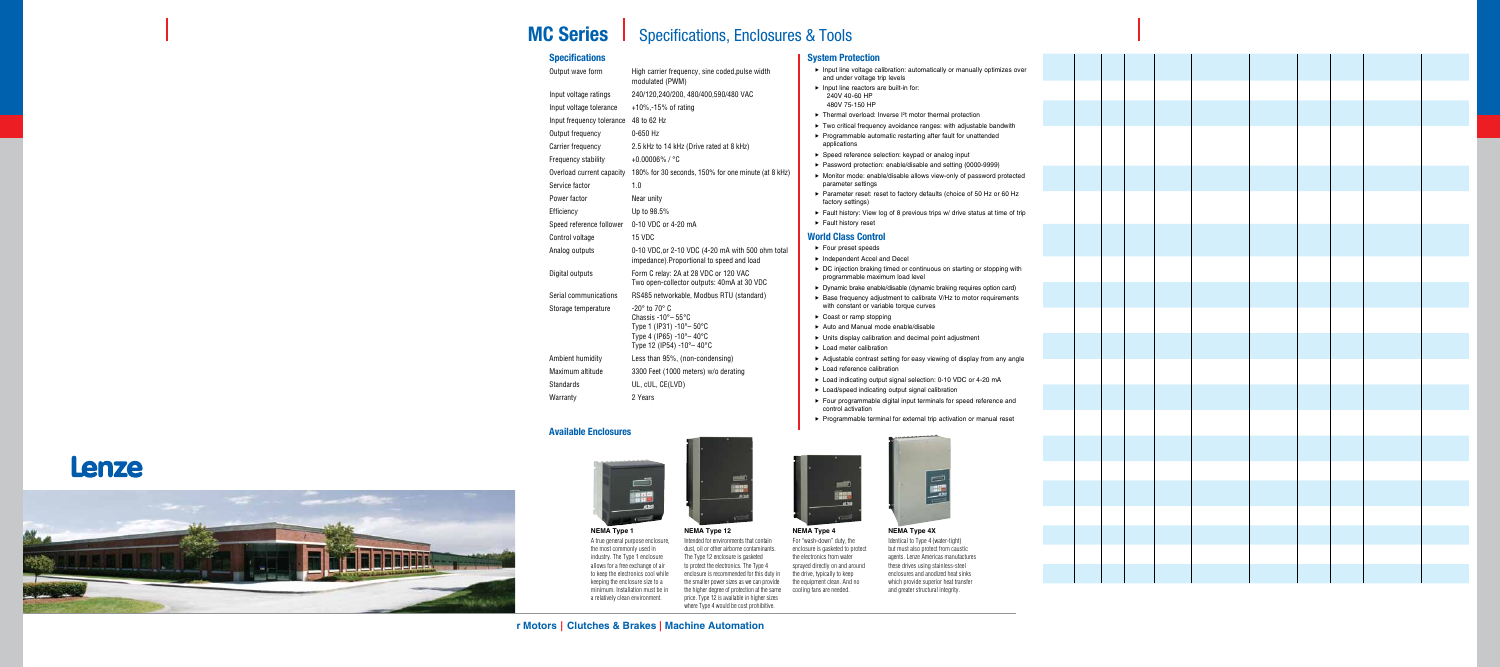# **MC Series | Ratings & Dimensions**

| <b>Power</b>             | <b>Voltage</b>                              | Input<br><b>Phase</b>      | 3 Phase<br><b>Output</b><br><b>Amps</b> | <b>NEMA1</b><br>Model<br>(See Note 1)                                    | HxWxD<br>(inches)                                                                                                                    | HxWxD<br>(mm)                                                                             | <b>NEMA 4 &amp;</b><br>12 Model<br>(See Notes)   | <b>NEMA 4X</b><br><b>Model</b>                   | HxWxD<br>(inches)                                                                                          | HxWxD<br>(mm)                                                                               |
|--------------------------|---------------------------------------------|----------------------------|-----------------------------------------|--------------------------------------------------------------------------|--------------------------------------------------------------------------------------------------------------------------------------|-------------------------------------------------------------------------------------------|--------------------------------------------------|--------------------------------------------------|------------------------------------------------------------------------------------------------------------|---------------------------------------------------------------------------------------------|
| $0.25$ HP<br>(0.18kW)    | 240/120                                     | 1Ø                         | 1.4                                     | $M(*)103SB$                                                              | 7.50 x 4.70 x 3.33                                                                                                                   | 190 x 119 x 85                                                                            | M1103SC                                          | M1103SE                                          | 7.88 x 6.12 x 3.63                                                                                         | 200 x 155 x 92                                                                              |
| $0.5$ HP<br>(0.37kW)     | 240/120<br>240<br>240/200                   | 1Ø<br>10<br>3Ø             | 2.2<br>2.2<br>2.2/2.5                   | $M(*)105SB$<br>$M(^{*})205SB$<br>$M(^{*})205B$                           | $7.50 \times 6.12 \times 3.63$<br>7.50 x 4.70 x 3.63<br>$7.50 \times 4.70 \times 3.63$                                               | 190 x 155 x 92<br>190 x 119 x 92<br>190 x 119 x 92                                        | M1105SC<br>M1205SC<br>M1205C                     | M1105SE<br>M1205SE<br>M1205E                     | 7.88 x 7.86 x 3.75<br>$7.88 \times 6.12 \times 4.35$<br>$7.88 \times 6.12 \times 4.35$                     | 200 x 200 x 95<br>200 x 155 x 110<br>200 x 155 x 110                                        |
| 1 HP<br>(0.75kW)         | 240/120<br>240<br>240/200<br>480/400<br>590 | 1Ø<br>1Ø<br>ЗØ<br>ЗØ<br>3Ø | 4.0<br>4.0<br>4.0/4.6<br>2.0/2.3<br>1.6 | $M(*)110SB$<br>$M(*)210SB$<br>$M(^{*})210B$<br>$M(*)410B$<br>$M(*)$ 510B | $7.50 \times 6.12 \times 4.22$<br>7.50 x 4.70 x 4.33<br>7.50 x 4.70 x 4.33<br>7.50 x 4.70 x 3.63<br>7.50 x 4.70 x 3.63               | 190 x 155 x 107<br>190 x 119 x 110<br>190 x 119 x 110<br>190 x 119 x 92<br>190 x 119 x 92 | M1110SC<br>M1210SC<br>M1210C<br>M1410C<br>M1510C | M1110SE<br>M1210SE<br>M1210E<br>M1410E<br>M1510E | 7.88 x 7.86 x 4.90<br>7.88 x 6.12 x 4.35<br>7.88 x 6.12 x 4.35<br>7.88 x 6.12 x 4.35<br>7.88 x 6.12 x 4.35 | 200 x 200 x 124<br>200 x 155 x 110<br>200 x 155 x 110<br>200 x 155 x 110<br>200 x 155 x 110 |
| $1.5$ HP<br>(1.1kW)      | 240/120<br>240<br>240/200                   | 1Ø<br>1Ø<br>3Ø             | 5.2<br>5.2<br>5.2/6.0                   | $M(*)115SB$<br>$M(*)215SB$<br>$M(^{*})215B$                              | $7.50 \times 6.12 \times 4.22$<br>$7.50 \times 6.12 \times 4.22$<br>$7.50 \times 4.70 \times 4.33$                                   | 190 x 155 x 107<br>190 x 155 x 107<br>190 x 119 x 110                                     | M1115SC<br>M1215SC<br>M1215C                     | M1115SE<br>M1215SE<br>M1215E                     | 7.88 x 7.86 x 4.90<br>7.88 x 7.86 x 4.90<br>$7.88 \times 6.12 \times 5.25$                                 | 200 x 200 x 124<br>200 x 200 x 124<br>200 x 155 x 133                                       |
| 2 HP<br>(1.5kW)          | 240<br>240/200<br>480/400<br>590            | 1Ø<br>ЗØ<br>ЗØ<br>ЗØ       | 6.8<br>6.8/7.8<br>3.4/3.9<br>2.7        | $M(^{*})220SB$<br>M(*)220B<br>$M(^{*})420B$<br>$M(^{*})520B$             | 7.50 x 6.12 x 5.12<br>$7.50 \times 6.12 \times 5.12$<br>$7.50 \times 6.12 \times 4.22$<br>$7.50 \times 6.12 \times 4.22$             | 190 x 155 x 130<br>190 x 155 x 130<br>190 x 155 x 107<br>190 x 155 x 107                  | M1220SC<br>M1220C<br>M1420C<br>M1520C            | M1220SE<br>M1220E<br>M1420E<br>M1520E            | 7.88 x 7.86 x 4.90<br>7.88 x 7.86 x 4.90<br>7.88 x 7.86 x 4.90<br>7.88 x 7.86 x 4.90                       | 200 x 200 x 124<br>200 x 200 x 124<br>200 x 200 x 124<br>200 x 200 x 124                    |
| 3 HP<br>(2.2kW)          | 240<br>240/200<br>240/400<br>590            | 10<br>3Ø<br>3Ø<br>3Ø       | 9.6<br>9.6/11.0<br>4.8/5.5<br>3.9       | $M(^{*})230SB$<br>$M(^{*})230B$<br>$M(*)430B$<br>$M(*)530B$              | $7.50 \times 6.12 \times 5.12$<br>$7.50 \times 6.12 \times 5.12$<br>$7.50 \times 6.12 \times 5.12$<br>$7.50 \times 6.12 \times 5.12$ | 190 x 155 x 130<br>190 x 155 x 130<br>190 x 155 x 130<br>190 x 155 x 130                  | M1230SC<br>M1230C<br>M1430C<br>M1530C            | M1230SC<br>M1230C<br>M1430C<br>M1530C            | 7.88 x 7.86 x 5.90<br>7.88 x 7.86 x 5.90<br>7.88 x 7.86 x 4.90<br>7.88 x 7.86 x 4.90                       | 200 x 200 x 150<br>200 x 200 x 150<br>200 x 200 x 124<br>200 x 200 x 124                    |
| 5 HP<br>(3.7kW)          | 240/200<br>480/400<br>590                   | 3Ø<br>ЗØ<br>3Ø             | 15.2/17.5<br>7.6/8.7<br>6.1             | $M(*)250B$<br>$M(^{*})450B$<br>$M(^{*})$ 551B                            | 7.88 x 7.86 x 5.94<br>$7.50 \times 6.12 \times 5.12$<br>7.88 x 7.86 x 5.94                                                           | 200 x 200 x 151<br>190 x 155 x 130<br>200 x 200 x 151                                     | M1250C<br>M1450C<br>M1550C                       | M1250E<br>M1450E<br>M1550E                       | 9.75 x 10.26 x 7.20<br>7.88 x 7.86 x 5.90<br>7.88 x 7.86 x 5.90                                            | 248 x 261 x 183<br>200 x 200 x 150<br>200 x 200 x 150                                       |
| 7.5 HP<br>(5.5kW)        | 240/200<br>480/400<br>590                   | 3Ø<br>3Ø<br>3Ø             | 22/25<br>11.0/12.6<br>9.0               | $M(^{*})275B$<br>$M(*)475B$<br>$M(^{*})575B$                             | $9.38 \times 7.86 \times 6.84$<br>$9.38 \times 7.86 \times 6.25$<br>$9.38 \times 7.86 \times 6.25$                                   | 238 x 200 x 174<br>238 x 200 x 159<br>238 x 200 x 159                                     | M1275C<br>M1475C<br>M1575C                       | M1275E<br>M1475E<br>M1575E                       | 11.75 x 10.26 x 8.35<br>$9.75 \times 10.26 \times 7.20$<br>$9.75 \times 10.26 \times 7.20$                 | 298 x 261 x 212<br>248 x 261 x 183<br>248 x 261 x 183                                       |
| <b>10 HP</b><br>(7.5kW)  | 240/200<br>480/400<br>590                   | 3Ø<br>ЗØ<br>ЗØ             | 28/32<br>14.0/16.0<br>11.0              | $M(^{*})2100B$<br>$M(*)4100B$<br>$M(*)5100B$                             | 11.25 x 7.86 x 6.84<br>$9.38 \times 7.86 \times 6.84$<br>$9.38 \times 7.86 \times 7.40$                                              | 286 x 200 x 174<br>238 x 200 x 174<br>238 x 200 x 188                                     | M12100C<br>M14100C<br>M15100C                    | M12100E<br>M14100E<br>M15100E                    | 13.75 x 10.26 x 8.35<br>11.75 x 10.26 x 8.35<br>11.75 x 10.26 x 8.35                                       | 349 x 261 x 212<br>298 x 261 x 212<br>298 x 261 x 212                                       |
| <b>15 HP</b><br>(11kW)   | 240/200<br>480/400<br>590                   | 3Ø<br>3Ø<br>3Ø             | 42/48<br>21/24<br>17.0                  | $M(*)2150B$<br>$M(*)4150B$<br>$M(*)5150B$                                | 12.75 x 7.86 x 6.84<br>11.25 x 7.86 x 6.84<br>12.75 x 7.86 x 6.84                                                                    | 324 x 200 x 174<br>286 x 200 x 174<br>324 x 200 x 174                                     | M12150C<br>M14150C<br>M15150C                    | M12150E<br>M14150E<br>M15150E                    | 15.75 x 10.26 x 8.35<br>13.75 x 10.26 x 8.35<br>13.75 x 10.26 x 8.35                                       | 400 x 261 x 212<br>349 x 261 x 212<br>349 x 261 x 212                                       |
| <b>20 HP</b><br>(15kW)   | 240/200<br>480/400<br>590                   | ЗØ<br>ЗØ<br>3Ø             | 54/62<br>27/31<br>22                    | $M(^{*})2200B$<br>$M(^{*})4200B$<br>M(*)5200B                            | 12.75 x 10.26 x 7.74<br>12.75 x 7.86 x 6.84<br>12.75 x 7.86 x 7.40                                                                   | 324 x 261 x 197<br>324 x 200 x 174<br>324 x 200 x 188                                     | M12200D<br>M14200C<br>M15200C                    | ------------<br>M14200E<br>M15200E               | 15.75 x 10.26 x 8.35<br>15.75 x 10.26 x 8.35<br>15.75 x 10.26 x 8.35                                       | 400 x 261 x 212<br>400 x 261 x 212<br>400 x 261 x 212                                       |
| <b>25 HP</b><br>(18.5kW) | 240/200<br>480/400<br>590                   | 3Ø<br>3Ø<br>3Ø             | 68/78<br>34/39<br>27                    | $M(^{*})2250B$<br>$M(^{*})4250B$<br>$M(^{*})5250B$                       | 15.75 x 10.26 x 8.35<br>12.75 x 10.26 x 7.74<br>12.75 x 10.26 x 7.74                                                                 | 400 x 261 x 212<br>324 x 261 x 197<br>324 x 261 x 197                                     | M12250D<br>M14250D<br>M15250D                    | ------------<br>------------<br>------------     | 20.25 x 10.26 x 8.35<br>15.75 x 10.26 x 8.35<br>15.75 x 10.26 x 8.35                                       | 514 x 261 x 212<br>400 x 261 x 212<br>400 x 261 x 212                                       |
| <b>30 HP</b><br>(22kW)   | 240/200<br>480/400<br>590                   | 3Ø<br>3Ø<br>ЗØ             | 80/92<br>40/46<br>32                    | $M(^{*})2300B$<br>$M(*)4300B$<br>$M(^{*})5300B$                          | 15.75 x 10.26 x 8.35<br>12.75 x 10.26 x 7.74<br>12.75 x 10.26 x 8.25                                                                 | 400 x 261 x 212<br>324 x 261 x 197<br>324 x 261 x 210                                     | M12300D<br>M14300D<br>M15300D                    | ------------<br>------------<br>------------     | 20.25 x 10.26 x 8.35<br>15.75 x 10.26 x 8.35<br>15.75 x 10.26 x 8.35                                       | 514 x 261 x 212<br>400 x 261 x 212<br>400 x 261 x 212                                       |
| <b>40 HP</b><br>(30kW)   | 240/200<br>480/400<br>590                   | 3Ø<br>ЗØ<br>3Ø             | 120/104<br>52/60<br>41                  | $M(*)2400B$<br>$M(*)4400B$<br>$M(*)$ 5400B                               | 25.00 x 13.00 x 10.50<br>15.75 x 10.26 x 8.35<br>15.75 x 10.26 x 8.35                                                                | 635 x 330 x 212<br>400 x 261 x 212<br>400 x 261 x 212                                     | ------------<br>M14400D<br>M15400D               | ------------<br>------------<br>------------     | 20.25 x 10.26 x 8.35<br>20.25 x 10.26 x 8.35                                                               | 514 x 261 x 212                                                                             |
| 50 HP<br>(37.5kW)        | 480/400<br>590                              | ЗØ<br>ЗØ                   | 65/75<br>52                             | $M(^{*})4500B$<br>$M(*)5500B$                                            | 19.75 x 10.26 x 8.55<br>19.75 x 10.26 x 8.55                                                                                         | 502 x 261 x 217<br>502 x 261 x 217                                                        | M14500D<br>M15500D                               | ------------<br>------------                     | 21.00 x 13.72 x 8.35<br>21.00 x 13.72 x 8.35                                                               | 533 x 348 x 212<br>533 x 348 x 212                                                          |
| <b>60 HP</b><br>(45kW)   | 240/200<br>480/400<br>590                   | 3Ø<br>3Ø<br>ЗØ             | 177/154<br>77/88<br>62                  | $M(^{*})2600B$<br>$M(^{*})4600B$<br>$M(^{*})5600B$                       | 47.00 x 16.64 x 11.85<br>19.75 x 10.26 x 8.55<br>19.75 x 10.26 x 8.55                                                                | 1194 x 423 x 301<br>502 x 261 x 217<br>502 x 261 x 217                                    | M14600D<br>M15600D                               | ------------<br>------------                     | 21.00 x 13.72 x 8.35<br>21.00 x 13.72 x 8.35                                                               | 533 x 348 x 212<br>533 x 348 x 212                                                          |
| <b>75 HP</b><br>(55kW)   | 480/400                                     | ЗØ                         | 110/96                                  | $M(^{*})4750B$                                                           | 29.00 x 16.64 x 11.85                                                                                                                | 737 x 423 x 301                                                                           | M14750D                                          | ------------                                     | 37.00 x 18.00 x 13.30                                                                                      | 940 x 457 x 338                                                                             |
| <b>100 HP</b><br>(75kW)  | 480/400                                     | 3Ø                         | 143/124                                 | M(*)41000B                                                               | 29.00 x 24.42 x 11.85                                                                                                                | 737 x 620 x 301                                                                           | M141000D                                         | ------------                                     | 37.00 x 18.00 x 13.30                                                                                      | 991 x 660 x 338                                                                             |
| 125 HP<br>(90kW)         | 480/400                                     | ЗØ                         | 179/156                                 | M(*)41250B                                                               | 29.00 x 24.42 x 11.85                                                                                                                | 737 x 620 x 301                                                                           | M141250D                                         | ------------                                     | 39.00 x 26.00 x 13.30                                                                                      | 991 x 660 x 338                                                                             |
| <b>150 HP</b><br>(110kW) | 480/400                                     | ЗØ                         | 207/180                                 | M(*)41500B                                                               | 29.00 x 36.66 x 11.85                                                                                                                | 737 x 931 x 301                                                                           | ------------                                     | ------------                                     |                                                                                                            |                                                                                             |

**NEMA 1**<br>Note 1: "M(\*)" signifies either M1 for the M1000 series or M3 for M3000 series.

**NEMA 4 and NEMA12**

Note 2: Replace the "M1" at the beginning of the model number with "M3" to specify a M3000 series drive.<br>Note 3: Model numbers ending with "C" are suitable for NEMA 4 and NEMA 12 applications.<br>Note 4: Model numbers ending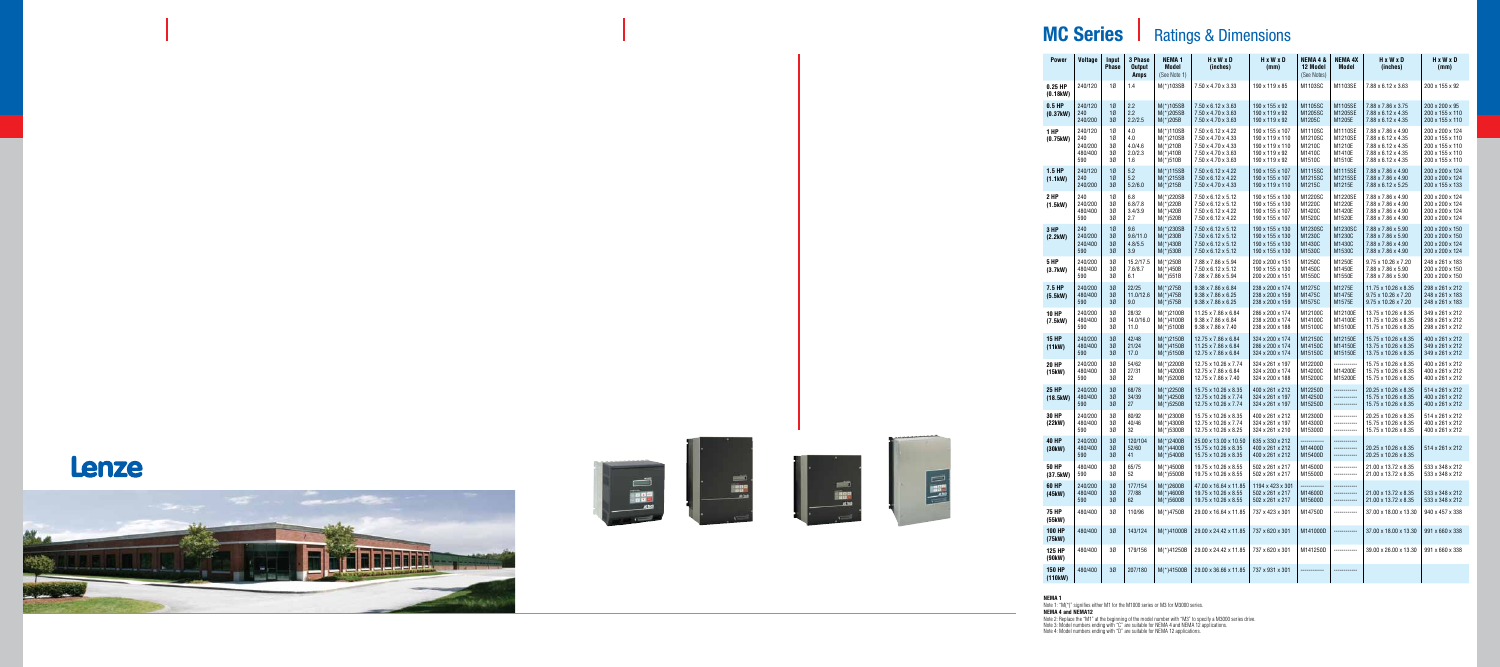# **MC Series** Features and Benefits

#### **The M1000 industrial drives**

The intelligent, versatile and cost-effective choice for industrial applications.

From harsh environments to high torque loads, the M1000 Series microdrives meet the toughest requirements with outstanding reliability, at a low cost. The easy-to-program M1000 offers full features, extensive I/O, and a full array of programmable functions. The M1000 is available in a power range of 1/4 to 150 HP (0.18 - 110 kW) and voltages ranging from 115 to 575 VAC.

With its Enhanced Torque System (ETS), a highly efficient sine coding algorithm and "auto-voltage boost," the M1000 delivers maximum starting and accelerating torque and tight speed regulation, even under fluctuating load conditions. A built-in, UL-approved thermal overload provides full motor protection.

#### **M1000 drive features**

- Manual boost for high starting torque
- Auto-boost for high torque acceleration at any speed
- ▶ Power-up & auto restart modes
- Sleep mode with adjustable speed threshold and time.
- Adjustable units display: Hz, RPM, %, /SEC, /MIN, /HR
- Slip compensation for tight speed regulation even under fluctuating loads
- Control configuration: local, remote, both, serial communications
- Auxiliary outputs two open collector outputs and a Form C relay. Functions include: Run, Fault, Inverse Fault, Fault Lockout, At Commanded Speed, Above a Preset Speed, Current Limit, Auto/ Manual Mode Indication, PID High/Low Alarms
- ▶ Modbus<sup>®</sup> RTU Serial Communication Protocol
- ▶ PID: direct or reverse acting with adjustable Proportional, Integral, and Derivative gains, signal calibration, high and low level alarms.

#### **M1000 and M3000 options**

Expand the capabilities of your MC drive with the following options. All options can be factory installed or field installed.

- Dynamic Braking: for faster stopping or deceleration
- ▶ Additional Form-C relay
- ▶ Remote Keypad (up to NEMA 4X rating)



#### **The M3000 industrial drives**

The choice when your process control demands fast acceleration and response.

Designed expressly for use where the motor control is an integral part of a process, the M3000 is rated for constant torque applications but can easily be configured for variable torque applications.

Most "process control" drives are designed for variable torque applications where the motor is driving a centrifugal fan or pump. As such, these drives are limited to 110% current for overload situations such as acceleration or responding to a feedback change.

The MC3000 is a true Constant Torque drive rated for 180% of rated current for 30 seconds and 150% for one minute; this allows faster response to system changes and the ability to apply the MC3000 to non-centrifugal applications such as compressors, conveyors and other "constant torque" loads.

The M3000 is available in the same power ranges and voltages as the M1000.

#### **M3000 drive features**

- ▶ 3-speed synchronized flying restarts
- Loss of follower signal action: fault or go to preset speed
- Control configuration: local, remote, serial communications, keypad, terminal strip, PID mode
- ▶ Adjustable units display: PSI, CFM, GPM, FPM, IN, FT, Hz, RPM, %, /SEC, /MIN, /HR
- Auxiliary outputs two open collector outputs and a Form C relay: Functions include Loss of Speed Reference Signal in addition to those listed for the M1000.
- Sleep mode with adjustable speed threshold and time.
- ▶ Modbus® RTU Serial Communication Protocol (standard)

### **Display that makes sense**

The MC Series keypad display has been designed to make it easy to understand what is happening with the AC motor that is driving your machine or process. Motor frequency (Hz) may not make as much sense to your operator as motor speed (rpm) or conveyor speed (fpm) or flow rate (gpm). Displays can be configured to show what you need to see, in the units that you need to see them in. Because our displays are in English, programming the MC is easy to understand, often eliminating the need to have the manual in one hand while programming with the other!